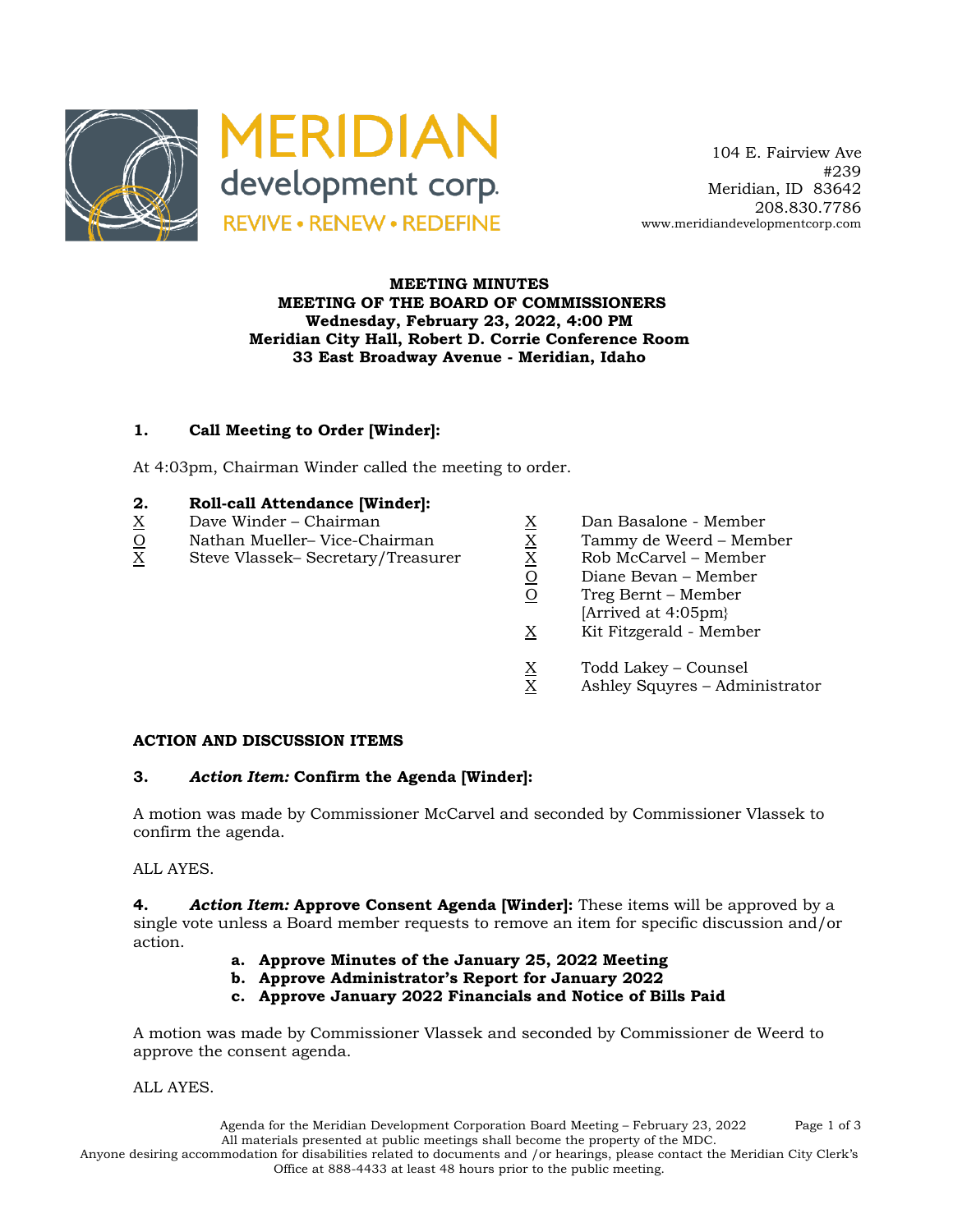# **5.** *Discussion Item:* **Legislative Update [David Lehman]**

David Lehman provided an overview of what is known related to the forthcoming property tax bill and the printed URD bill.

### **6.** *Action Item:* **Consideration of approval of Reimbursement Request #3 by Brighton Corporation for the Ten Mile Urban Renewal District and corresponding resolution 22- 003**

Squyres introduced the topic to the board and the memo provided by CLA outlining the remaining reimbursement due to Brighton Corporation for 2020 in the amount of \$65,034. She discussed forthcoming reimbursement request #4 which will begin reimbursement of 2021 costs. This will likely be before the board in March. Counsel Lakey read the board resolution. A motion was made by Commissioner Basalone and seconded by Commissioner McCarvel to approve the reimbursement request #3.

ALL AYES.

# **7.** *Action Item:* **Election of Officers for March 2022 through February 2023 and Corresponding Resolution 20-004 [Winder]**

Chairman Winder introduced the topic to the board. He stated that no one had expressed interest in coming onto the leadership team. He stated that he and the current officers were willing to stay in their positions if that is the will of the board. A motion was made by Commissioner McCarvel and seconded by Commissioner Fitzgerald to approve the following officers for 2022-2023:

Dave Winder, Chairman Nathan Mueller, Vice Chairman Steve Vlassek, Secretary/Treasurer

ALL AYES.

# **8. MDC Project Updates [Squyres]**

Squyres provided updates on the Civic Block; Old Town Lofts; Union 93; Nine Mile Floodplain; and Destination: Downtown to the board.

**9.** *Discussion Item:* **Counsel's Report [Lakey]:** Counsel Lakey will review legal topics that need to be brought to the attention of the Board.

No report.

**10.** *Discussion Item:* **Administrator's Report [Squyres]:** Administrator Squyres will review topics that need to be brought to the attention of the Board.

No report.

# **11.** *Discussion Item:* **Chairman's Report**

Chairman Winder informed the board that MDC had made its final loan payment for the COMPASS/VRT building.

# **12. Public Comment**

Agenda for the Meridian Development Corporation Board Meeting – February 23, 2022 Page 2 of 3 All materials presented at public meetings shall become the property of the MDC. Anyone desiring accommodation for disabilities related to documents and /or hearings, please contact the Meridian City Clerk's